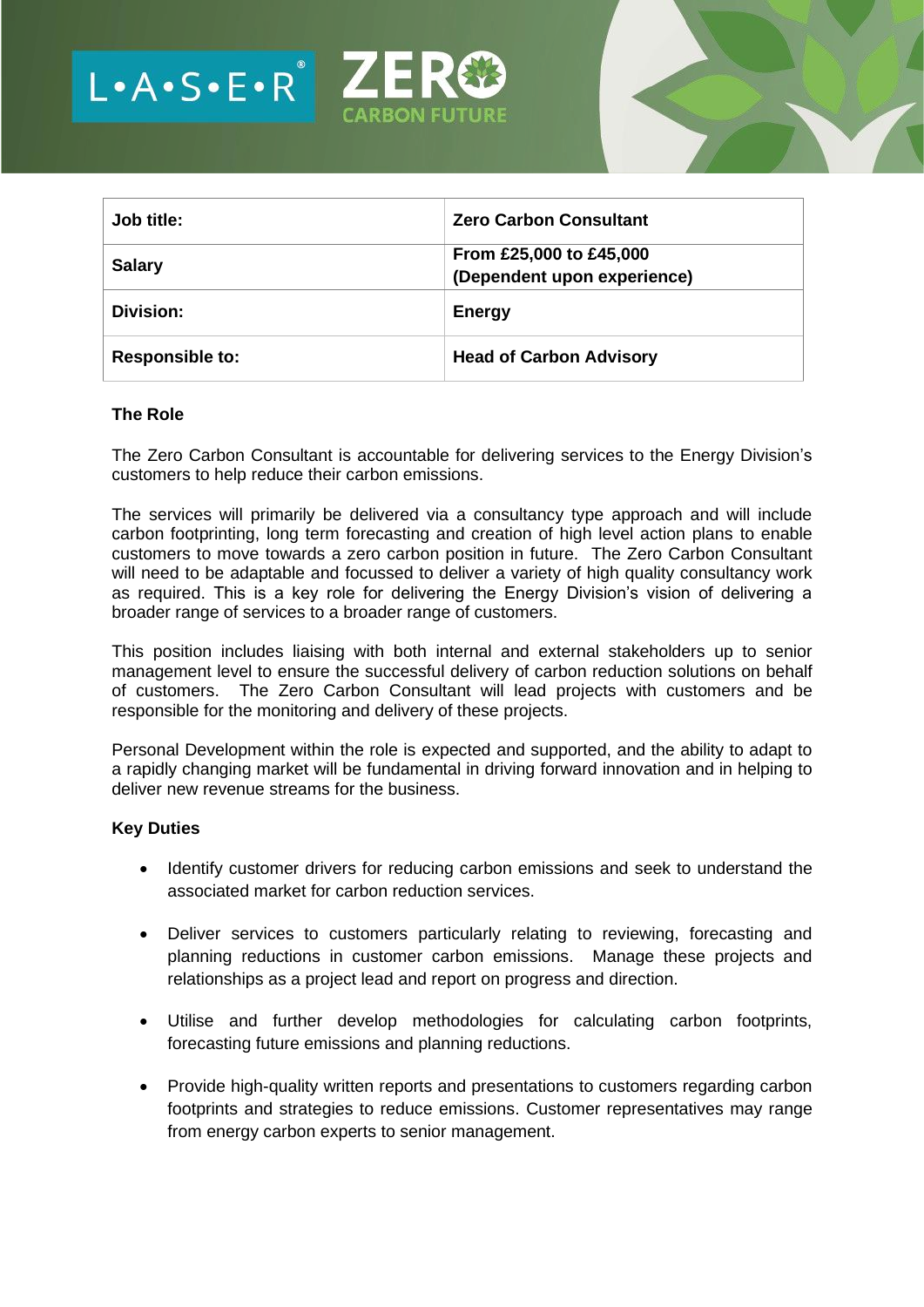- Meet prospective customers to support our Account Managers and Business Development Managers to communicate the key elements and benefits of our carbon services and to understand customer needs and requirements.
- Liaise with customers, suppliers and industry participants to ensure services being developed are attractive and feasible. Assist in the development of the services that the team offers and carry out research and deliver consultancy on a range of topics as required.
- Utilise and work alongside consultants and/or partners in order to develop and deliver services to customers.
- Maintain an expert understanding of carbon footprinting techniques, national guidance, data sources and carbon reduction methods.

Such other duties, commensurate with the grading of the post that may be assigned by the line manager or their nominee.

## **Health, Safety & Wellbeing Considerations**

L.A.S.E.R<sup>.</sup>ZI

This role involves undertaking duties which include the Health, Safety and wellbeing issues outlined below. Please be aware of these, when considering your suitability for the role.

■ Regular use of Screen Display Equipment

### **Other duties:**

**Health and Safety:** Adhere to the corporate policy on Health and Safety at work as well as taking responsibility for Health and Safety within the area of your control.

**Equality and Diversity:** Work positively in an equal opportunity and diverse environment and respect the unique contribution of every individual.

**Environmental Awareness:** To support the organisation's corporate Environment Policy by complying with relevant environmental legislation and carrying out your duties in an environmentally responsible manner

# **Internal & External Relationships**

Successful relationships will need to be developed with:

- **Internal:** All colleagues within the Energy Division
- **External:**  Suppliers
	- LASER Customers
	- Regulatory bodies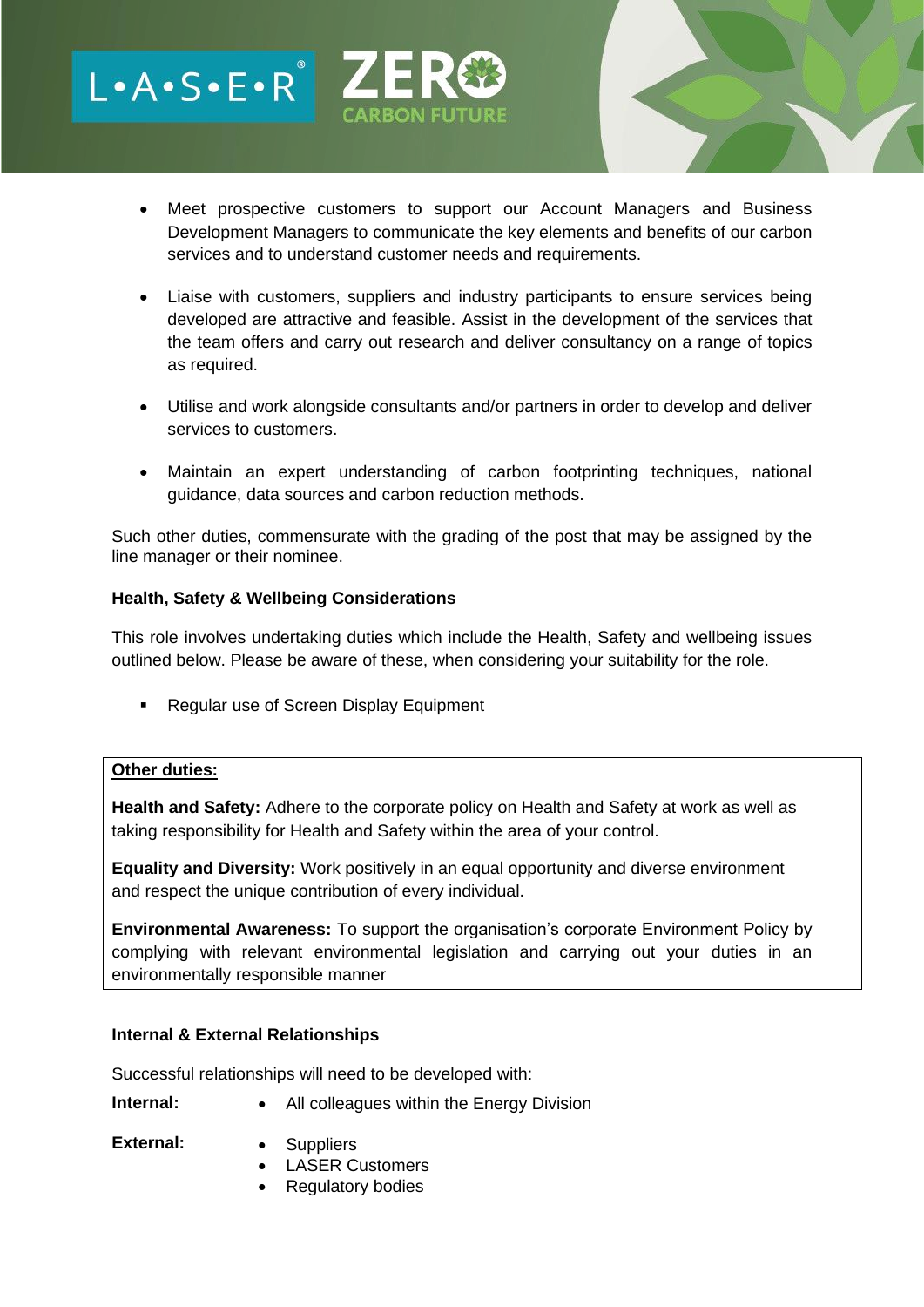



• Industry participants

### **Person Specification**

The Person Specification details the necessary skills, qualifications, experience or other attributes needed to carry out the job. Please be aware that your application will be measured against the criteria published below.

| <b>Qualifications / Training</b>                                                                                                                                                                                      | <b>Essential</b> | <b>Desirable</b> |
|-----------------------------------------------------------------------------------------------------------------------------------------------------------------------------------------------------------------------|------------------|------------------|
| Appropriate Degree-level qualification or relevant experience<br>and accreditations with bodies such as CIBSE, Energy<br>Institute or IEMA such as formal energy management<br>qualification or low carbon consultant |                  |                  |

| <b>Experience / Knowledge</b>                                                                                                                                              | <b>Essential</b> | <b>Desirable</b> |
|----------------------------------------------------------------------------------------------------------------------------------------------------------------------------|------------------|------------------|
| Experience in providing consultancy type services.                                                                                                                         |                  |                  |
| Excellent understanding of the latest carbon reporting<br>standards and compliance requirements. Knowledge and<br>experience of measuring greenhouse gas emissions.        |                  |                  |
| Experience in providing compliance services such as CRC,<br>GHG Reporting, ESOS, DECs EPCs                                                                                 |                  |                  |
| Analysing large data sets and using calculations to conclude<br>results and recommendations.                                                                               |                  |                  |
| Experience of producing written reports, cohesively setting out<br>results and findings. Ideally relating to energy or carbon<br>footprinting and/or saving opportunities. |                  |                  |
| Experience of influencing strategic stakeholders                                                                                                                           |                  |                  |
| Experience of operating in a commercially numerate<br>environment                                                                                                          |                  |                  |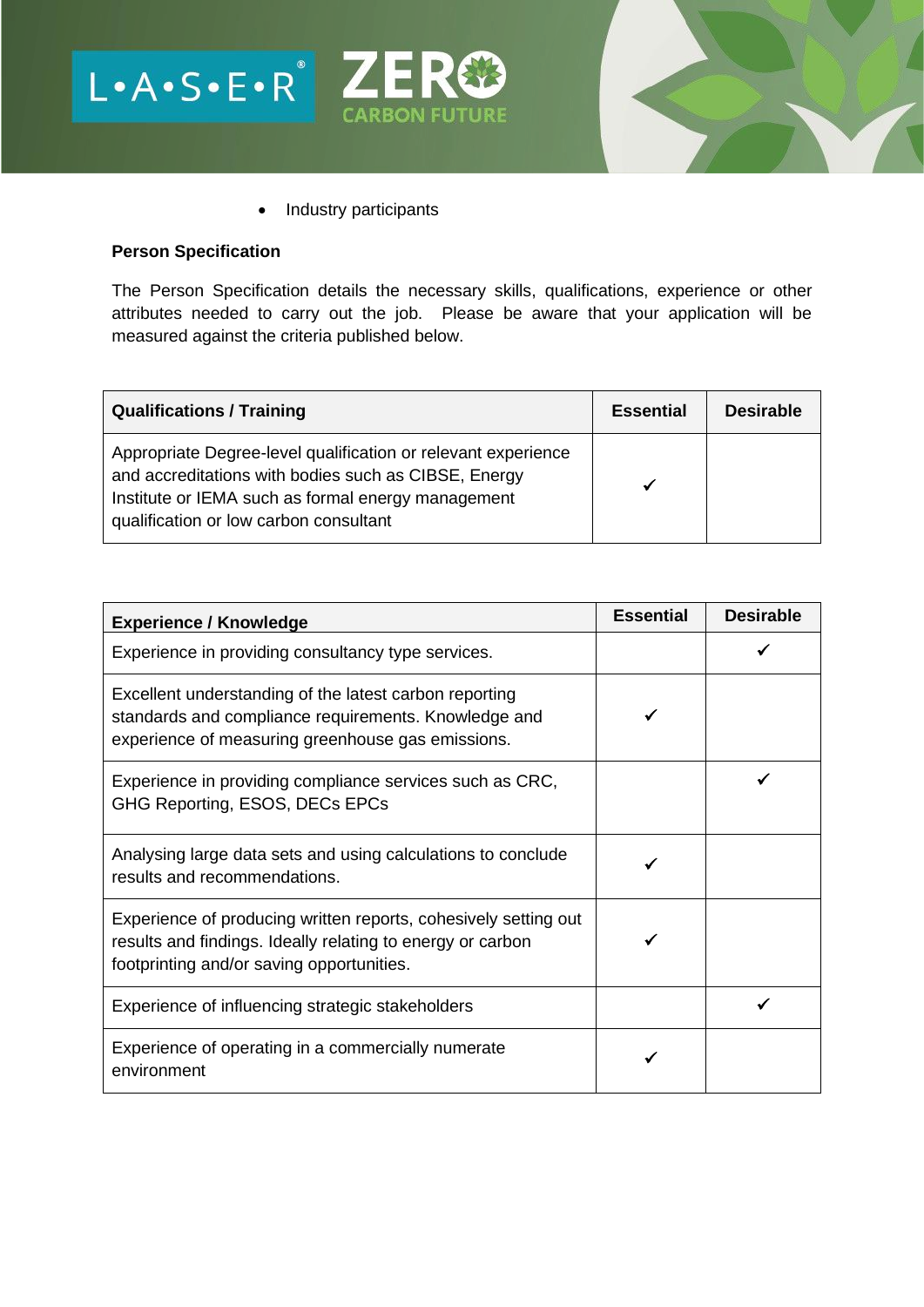

| <b>Skills / Abilities</b>                                                                                                 | <b>Essential</b> | <b>Desirable</b> |
|---------------------------------------------------------------------------------------------------------------------------|------------------|------------------|
| Excellent IT skills, particularly Microsoft Office packages                                                               |                  |                  |
| First class communication and presentation skills (both<br>verbally and in written format)                                |                  |                  |
| Ability to assimilate, analyse and interpret key facts from a<br>wide variety of data sources working to tight deadlines. |                  |                  |
| Able to undertake tasks to a high degree of accuracy.                                                                     |                  |                  |
| Good organisational and prioritisation skills.                                                                            |                  |                  |
| Able to work independently or as part of an integrated team.                                                              |                  |                  |
| Creativity, innovation and problem solving                                                                                |                  |                  |
| Able to build rapport quickly and be influential within teams,<br>with peers and stakeholders.                            |                  |                  |
| Highly numerate                                                                                                           |                  |                  |

| <b>Additional Attributes</b>                                                                                                   | <b>Essential</b> | <b>Desirable</b> |
|--------------------------------------------------------------------------------------------------------------------------------|------------------|------------------|
| Commitment to deliver Equality, Diversity and Inclusivity in any<br>recruitment.                                               |                  |                  |
| Role model Commercial Services values of Caring,<br>Trustworthy & Proud.                                                       | ✔                |                  |
| Lead by example and set the standards that support the image<br>we want to project to our customers, suppliers and colleagues. |                  |                  |

#### **Code of conduct**

We expect our employees to act professionally at all times both internally in the way we treat our colleagues and business partners and externally in the image we project to our customers and suppliers.

**We expect all our team members to :**